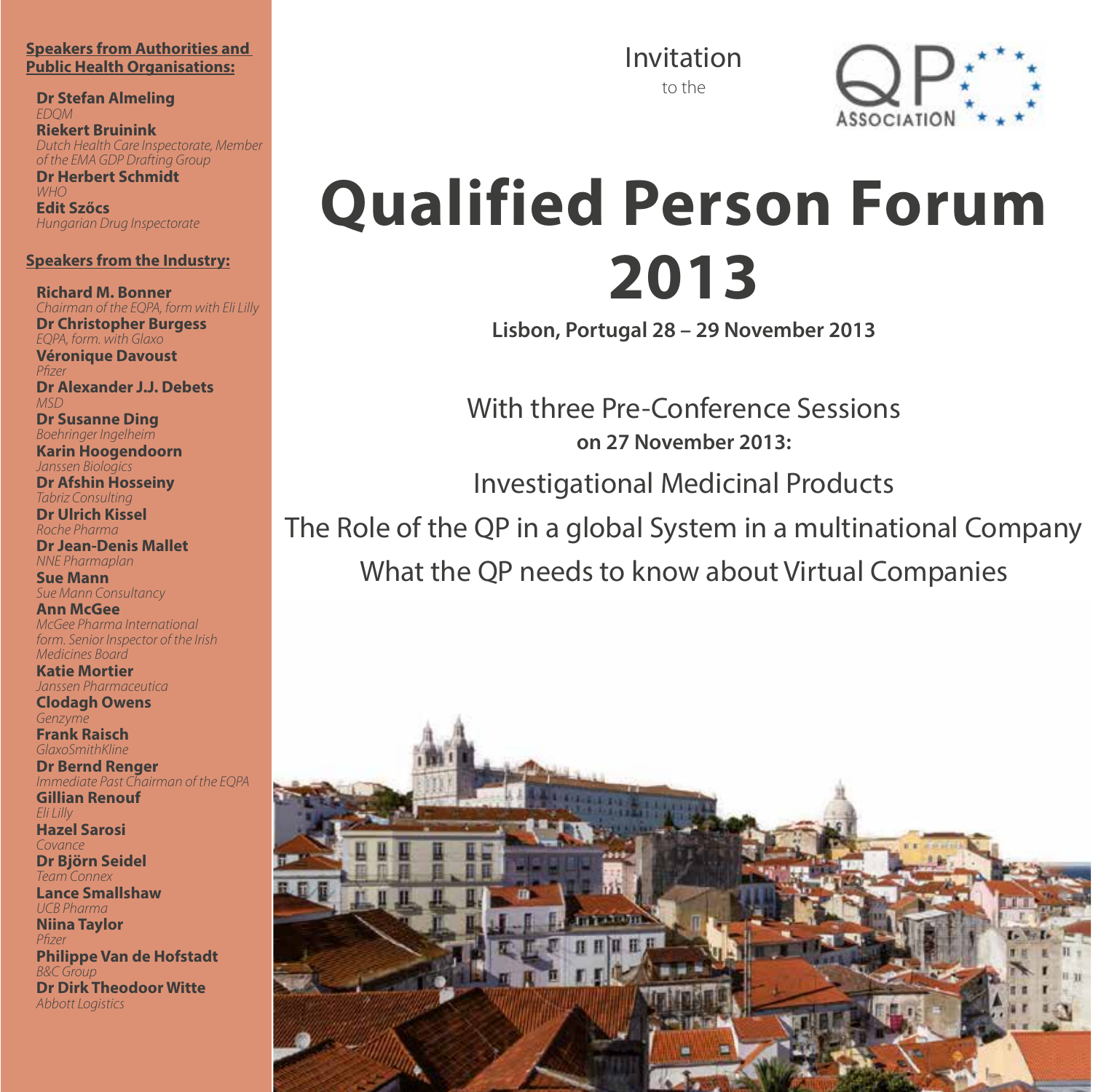# Welcome

## Dear Colleagues,



The European QP Association Forum has been becoming a major event for European Qualified Persons.

Speakers from EMA and various national authorities as well as QPs have been sharing

their view of roles and responsibilities of the Qualified Person.

Hoping to continue the success of the QP Forum, the Advisory Board of the QP Association has set up the programme at hand for the 2013 Forum to give you an update about recent developments and important matters to consider. Representatives from the authorities as well as QPs and well-known experts will present latest issues and share their point of view. During the three pre-conference sessions and the six parallel sessions at the Forum, various case studies will be presented and discussed to come up with possible solutions.

Make use of this event by exchanging experiences with your colleagues and by establishing informal contact and networking.

I would like to invite you to this unique opportunity, and I look forward to meeting you.

Best regards,

Richard M. Bonner Chairman of the Qualified Person Association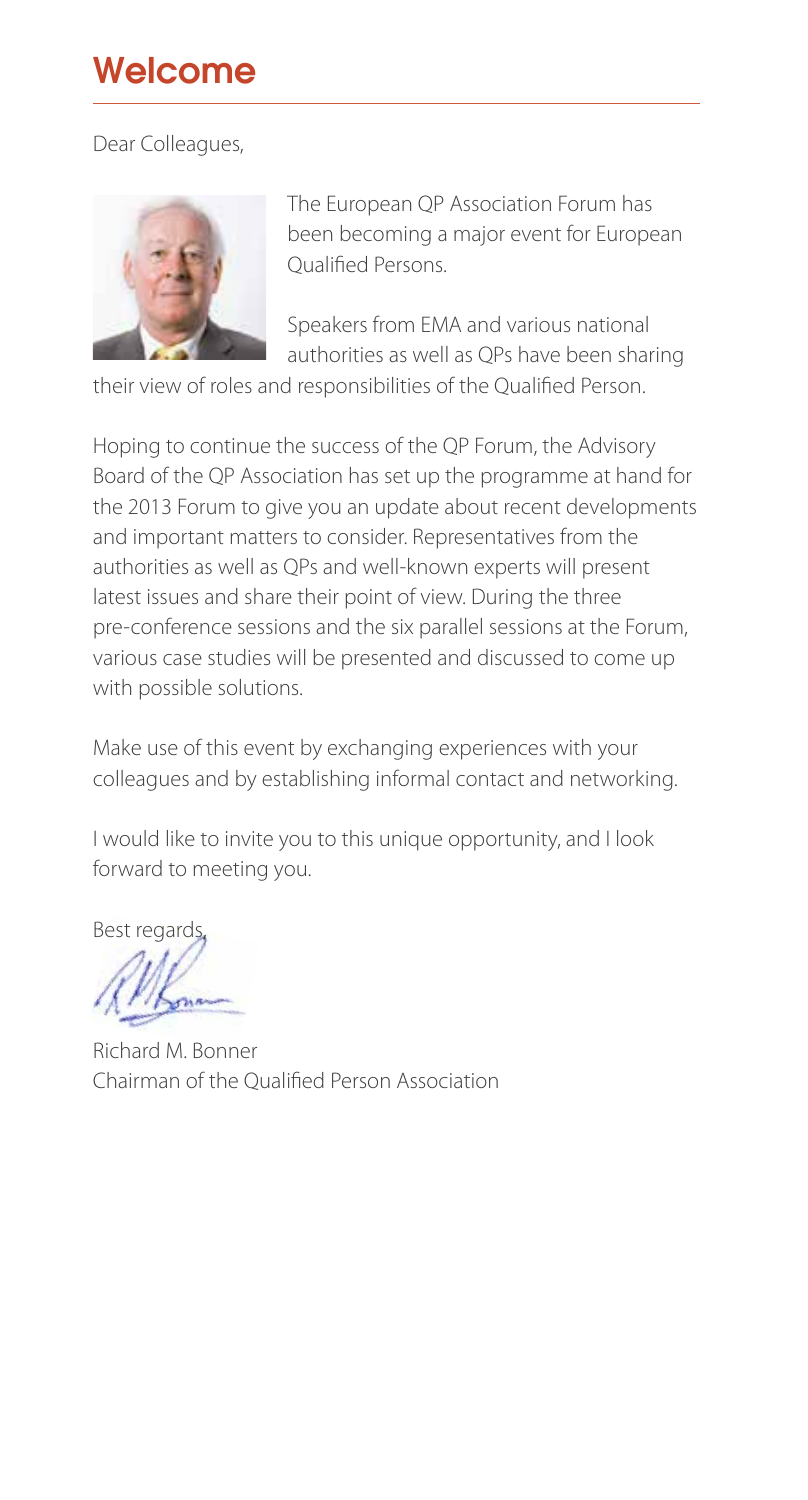# **Backaround**

Over the past few years the role and duties of the Qualified Person keep increasing in significance and scope. Being the key person in the quality function of a pharmaceutical company, the QP has to consider many issues to fulfil the responsibilities and to comply with the European legislation.

# **Objective**

This Conference is designed by QPs for QPs as an International Expert Forum with focus on sharing information and experience and on discussing the critical areas of the QP's daily work.

# Target Group

The Forum is designed for all Qualified Persons and aspiring Qualified Persons. It also addresses upper management functions and authority representatives who want to be informed about the latest development regarding the duties and responsibilities of Qualified Persons.

# Forum Moderator

Dr Christopher Burgess

#### **Important Information!**

The presentations of the QP Forum and the Pre-Conference Workshop/ Session will be available for download and your print-out 1 week before the conference. You will also receive a USB memo stick when you register in Lisbon. **Note: there will be no print-outs available during the conference.**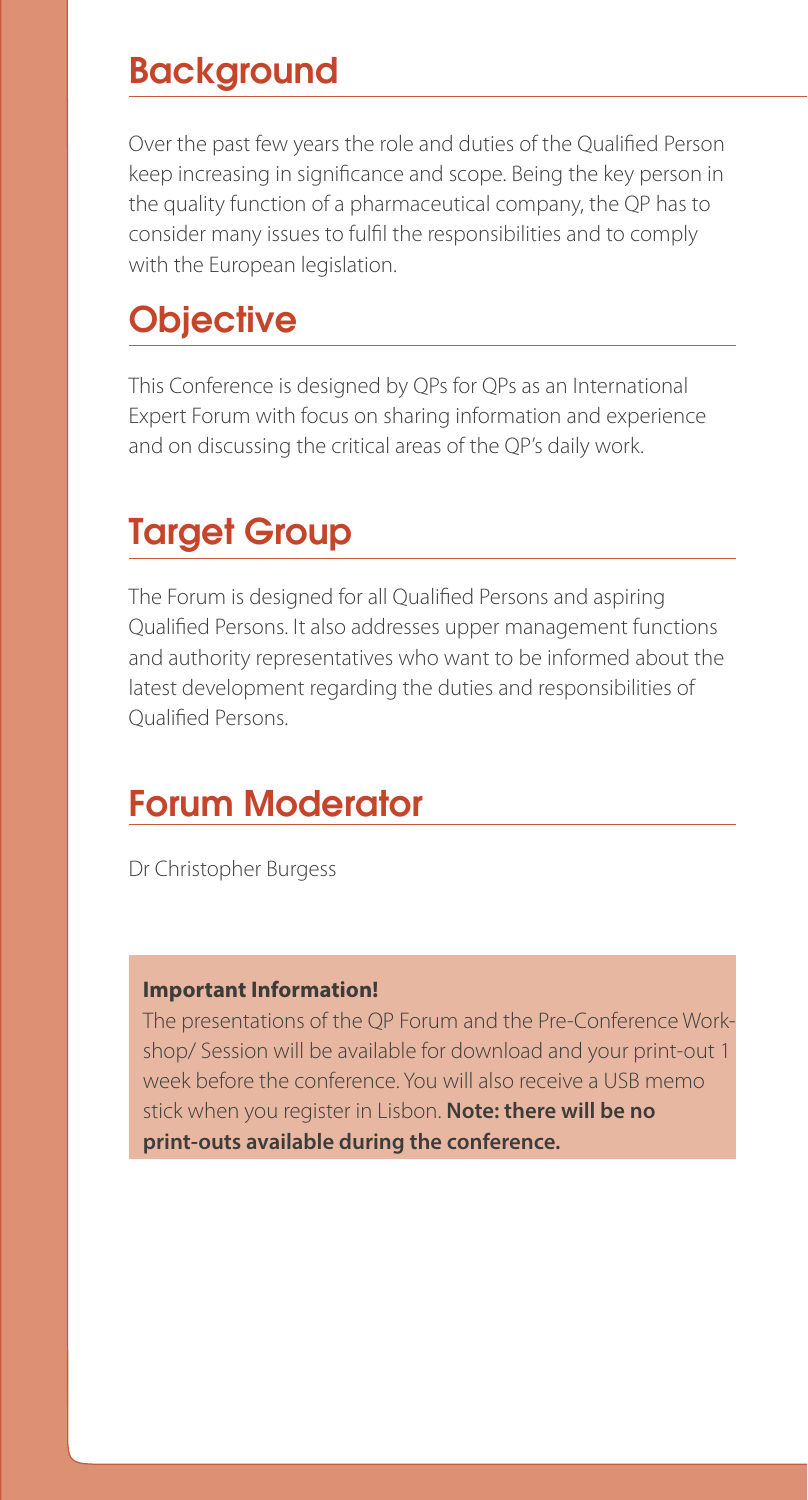# Pre-Conference Sessions

## 27 November 2013

# Full Day Pre-Conference Session

# **Specific Requirements for IMPs**

# Facilitated by the IMP Working Group

- New legislation impacting IMP QPs
- Presentation of Working Groups
	- GMP concept in various Development Stages
	- **Future trends in Clinical Trials**
	- **IMP** certification process
	- QP release in Investigator-Sponsored Trials
- Advanced therapy medicinal products: what's it about?
- Interactive case studies decision making of IMP QPs

# 1/2 Day Pre-Conference Session

# **The Role of the QP in a global System in a multinational Company**

Facilitated by:

Véronique Davoust / Ian Holloway / Dr Ulrich Kissel / Frank Raisch

- Responsibilities and delineation
- Interaction and delegation
- How ICH Q10 and EU-GMP Chapter 1 lead the way
- y Case studies

# 1/2 Day Pre-Conference Session

## **What the QP needs to know about Virtual Companies**

Facilitated by:

Dr Afshin Hosseiny / Ann McGee / Dr Jean-Denis Mallet

- What the QP in a virtual company needs to know and consider
- What a QP at a contract manufacturer needs to know and consider when co-operating with virtual companies

# Programme QP Forum

# 28 – 29 November 2013

# **Update on GMP-relevant Topics and what QPs are expected to do**

- What is important for the QP?
- Outcome interest party meetings
	- <sup>Â</sup> Dr Bernd Renger

# **Annex 16: How the Stakeholders see the Changes – A moderated Q&A Session**

<sup>Â</sup> Dr Christopher Burgess, Dr Ulrich Kissel, Edit Szőcs

## **What the QP needs to know about GDP**

## a) GMP/GDP Interface: the Authority's Perspective

- Why the new GDP Guide was necessary
- How inspectorates are dealing with the new requirements
- Main concerns of inspectorates
	- $\Rightarrow$  Riekert Bruinink

## b) GMP/GDP Interface: the Industry's Perspective

- The role of the QP and its interface to the Responsible Person
- Challenges in practice
	- <sup>Â</sup> Dr Dirk Theodoor Witte

## **The Impact of Mergers on Pharmaceutical Industry and the QP**

- The challenges in the interaction of the operational business with QPs
- Workload and process-change challenges
- The Swiss QP point of view and the interaction with the EU
	- <sup>Â</sup> Dr Alexander J.J. Debets

## **What the QP needs to know about EDQM**

- y Current situation and future trends
- European Pharmacopoeia Reference Standards
- Examples of other activities
	- <sup>Â</sup> Dr Stefan Almeling

#### **Under Pressure**

- Are the day to day business pressures adversely affecting the OPs ability to carry out their duties properly?
	- <sup>Â</sup> Richard Bonner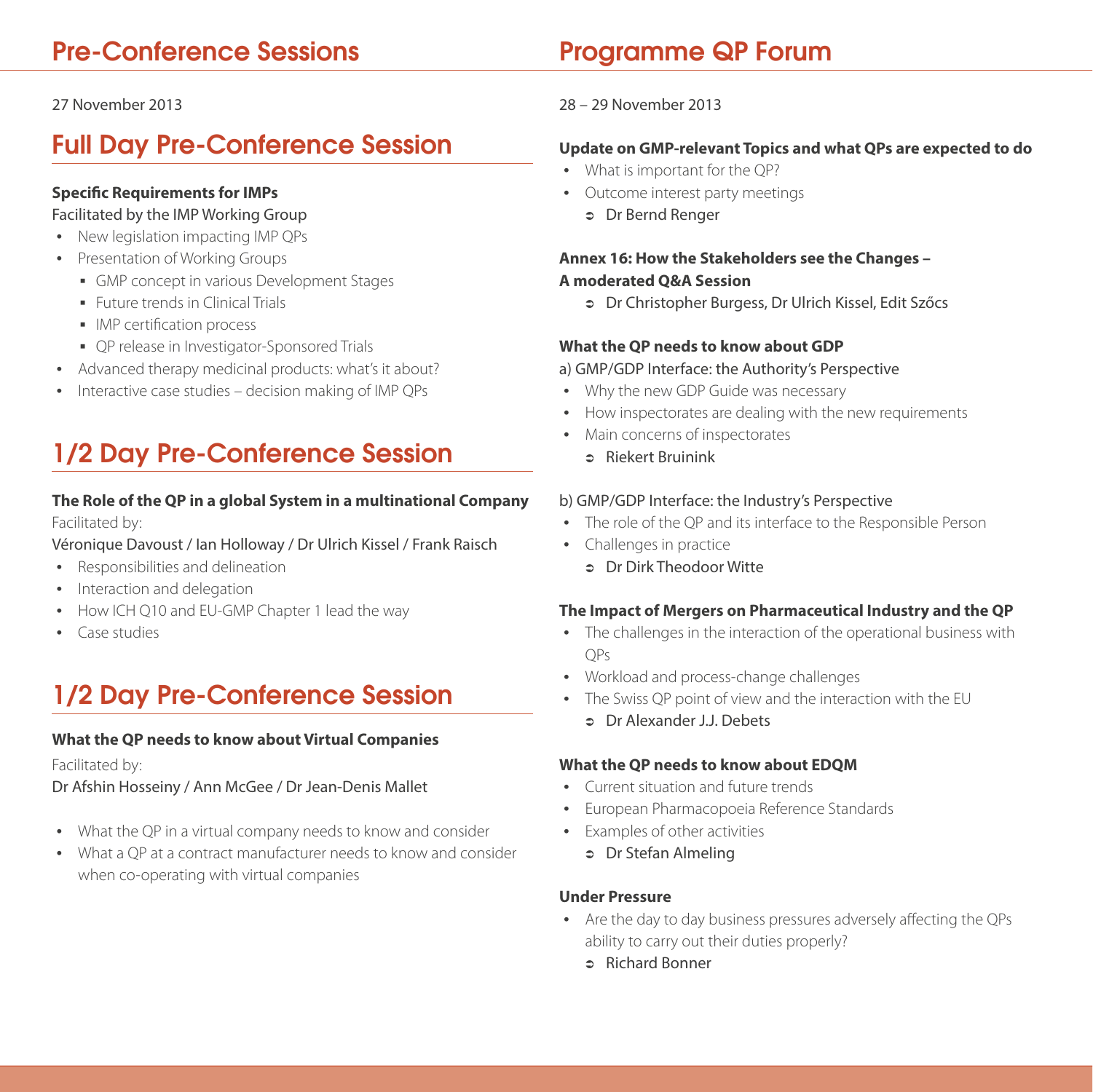# Parallel Sessions

# Social Event

#### **Working on Case Studies**

## **1) Outsourced Activities: Impact from the Update to Chapter 7 of the EU GMP Guide**

- Challenges and possible solutions
	- **S** Ann McGee and Clodagh Owens

## **2) New GMP requirements with relevance for the QP**

- Some practical case studies
	- <sup>Â</sup> Dr Bernd Renger and Dr Jean-Denis Mallet

# **3) QP Scenarios: Would you know what to do? Make decisions based on real-life situations**

- What "risk" is acceptable
- Responsibilities
	- **Co. Sue Mann and Gillian Renout**

# **4) The Role of the QP in an R&D Environment: End to End Visibility of the IMP Supply Chain**

- How to achieve complete visibility and quality oversight over the IMP Supply Chain
- High level summary of the IMP Pre-conference
	- **B** IMP Working Group

## **5) The changing Role of the Pharmacopoeia and what's the Impact on Batch Release**

<sup>Â</sup> Dr Christopher Burgess, Dr Herbert Schmidt and Lance Smallshaw

#### **6) Communication as the Key**

- How to get all necessary information a QP needs
- Conflict solving
- How to be tough on the subject
	- <sup>Â</sup> Dr Afshin Hosseiny and Dr Björn Seidel

**You will be able to attend three of these parallel sessions. Please choose the ones you like to attend when you register for the Forum.**

#### **Q&A Session**

During the 2 days of the Forum a bulletin board will be set up where delegates can post their question cards. The answers will be given by the expert speakers in this dedicated session and published in the members' area of the EQPA website.



On 28 November, you are cordially invited to a social event in Lisbon. This is an excellent opportunity to share your experiences with colleagues from other companies in a relaxed atmosphere.

# **Special Offer with Lufthansa – Discounted Travel**



As an ECA course or conference attendee, you will receive up to 20% discounted travel fares (according to availability). And as

Lufthansa German Airlines offers a comprehensive global route network linking major cities around the world you will most likely be able to benefit from these special prices and conditions.

And this is how it works: Once you registered for a course or conference you will receive a link together with your registration confirmation. Opening that link will take you to the Mobility Partner Program website where you can enter a code in the "Access to Event Booking" area you will also receive. This will take you into an online booking platform that will automatically calculate the discount offered or provide you with an even better offer if another promotional fare is available.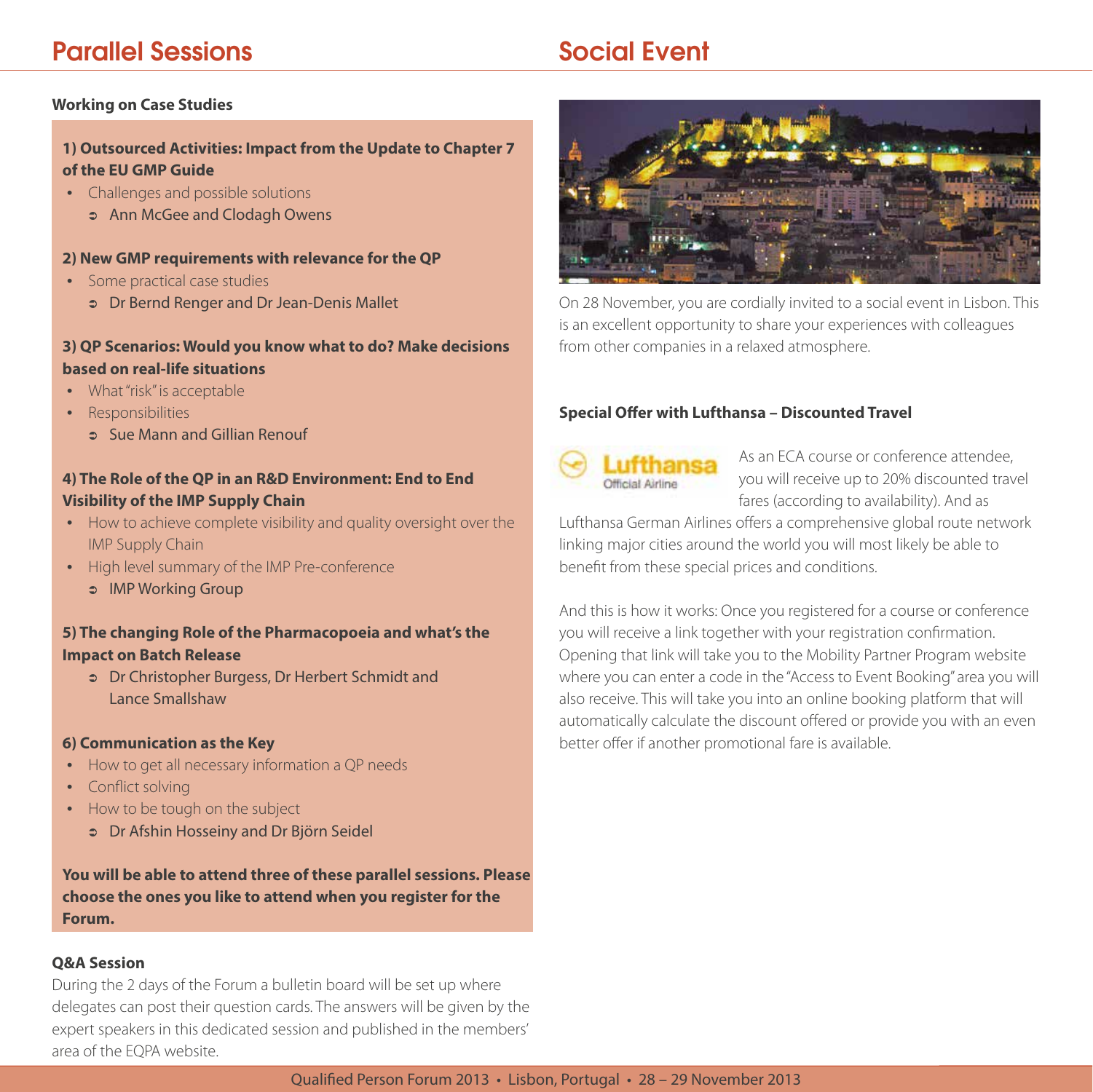# **Speakers from Authorities and Public Health Organisations:**

# **Dr Stefan Almeling,** *EDQM, France*

Head of Analytical Chemistry Division; European Directorate for the Quality of Medicines & Healthcare (EDQM), Council of Europe.

**Riekert Bruinink,** *Dutch Health Care Inspectorate, Netherlands* Group Chairman of the PIC/S GDP Working Group, Member of the European Medicines Agency (EMA) GDP Drafting Group.

# **Dr Herbert Schmidt,** *WHO, Switzerland*

Technical Officer at the World Health Organization, Quality Assurance and Safety: Medicines.

**Edit Szőcs,** *Hungarian Drug Inspectorate, Hungary* Inspector at the Hungarian Drug Inspectorate, National Institute of Pharmacy (NIP).

# **Speakers from the Industry:**

## **Richard M. Bonner,** *Chairman of the EQPA*

Qualified Person, Chairman of the Qualified Person Association, formerly with Eli Lilly.

## **Dr Christopher Burgess,** *formerly with Glaxo, U.K.*

Qualified Person, Advisory Board member of the Qualified Person Association. Visiting Professor at the Strathclyde Institute of Pharmacy and Biomedical Sciences (SIPBS).

## **Véronique Davoust,** *Pfizer, France*

PGS Global Quality Operations, Quality Strategy.

**Dr Alexander J.J. Debets,** *MSD Werthenstein BioPharma, Switzerland* Site Head.

**Dr Susanne Ding,** *Boehringer Ingelheim, Germany* Qualified Person for Investigational Medicinal Products.

**Karin Hoogendoorn,** *Janssen Biologics Europe, Netherlands* Associate Director Global CMC Regulatory Affairs.

# **Dr Afshin Hosseiny,** *Tabriz Consulting, U,K.*

Qualified Person and Managing Director.

# **Dr Ulrich Kissel,** *Roche Pharma AG, Germany*

Qualified Person and Advisory Board member of the Qualified Person Association.

# **Dr Jean-Denis Mallet,** *NNE Pharmaplan, France*

Formerly Head of the French Pharmaceutical Inspection Department (AFSSAPS). Member of the Advisory Board of the ECA Foundation.

#### **Sue Mann,** *Sue Mann Consultancy Ltd. U.K.*

Qualified Person and QP Assessor working on behalf of the MHRA, representing the Royal Pharmaceutical Society.

# **Ann McGee,** *McGee Pharma International, Ireland*

Managing Director and Principal Consultant. Former Senior Inspector of the Irish Medicines Board and Deputy Chair of PIC/S.

**Kati Mortier,** *Janssen Pharmaceutica NV, Belgium* Associate Program Director Clinical Supply Chain.

**Clodagh Owens,** *Genzyme Ireland Ltd., a Sanofi Company* Qualified Person.

**Frank Raisch,** *GlaxoSmithKline, Germany* Attorney-at-Law and Legal Counsel.

**Dr Bernd Renger,** *EQPA* Immediate Past Chairman of the Qualified Person Association.

**Gillian Renouf,** *Eli Lilly, U.K.*  Qualified Person and Regulatory and Quality Consultant EMACM.

**Hazel Sarosi,** *Covance Laboratories Limited, U.K.* GMP QA Manager and Qualified Person

# **Dr Björn Seidel,** *Team Connex, Germany*

Certified Trainer and Systemic Coach. Formerly with Fraunhofer Institute for Molecular Biology.

**Lance Smallshaw,** *UCB Pharma, Belgium* Global Director Analytical Strategy.

**Niina Taylor,** *Pfizer, U.K.* Qualified Person and Director Quality Assurance.

**Philippe Van de Hofstadt,** *B&C Group, Belgium* CEO of B&C, a Clinical Research Packaging & Logistics Organisation.

**Dr Dirk Theodoor Witte,** *Abbott Logistics, Netherlands* Head of the Quality Unit.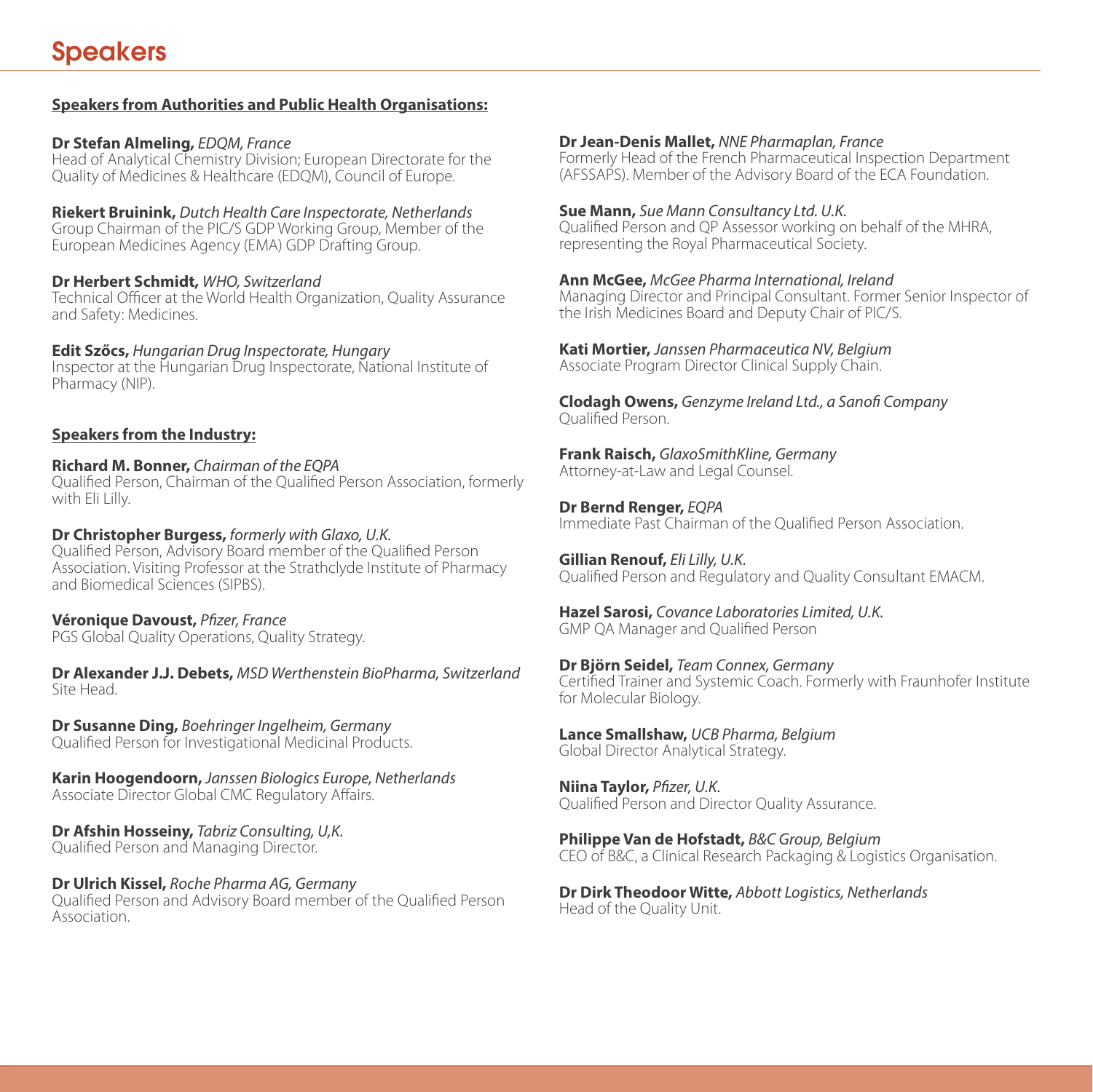# **Date Full Day Pre-Conference Session:**

Specific Requirements for IMPs Wednesday, 27 November 2013, 9.30 – 18.00 (Registration and coffee: 9.00 – 9.30)

#### **Date ½ Day Pre-Conference Session:**

The Role of the QP in a global System in a multinational Company Wednesday, 27 November 2013, 13.00 – 18.00 (Registration, snacks and coffee: 12.30 – 13.00)

#### **Date ½ Day Pre-Conference Session:**

Virtual Companies Wednesday, 27 November 2013, 13.30 – 18.00 (Registration, snacks and coffee: 13.00 – 13.30)

#### **Welcome Reception for all participants**

Wednesday, 27 November 2013, 18.00 – 19.00

#### **Date QP Forum**

Thursday, 28 November 2013, 9.00 – 18.00 (Registration: Wednesday, 27 November 18.00 – 19.00 and Thursday 28 November 2013, 08.00 – 9.00) Friday, 29 November 2013, 8.30 – 14.30

#### **Venue**

Corinthia Hotel Av. Columbano Bordalo Pinheiro, 105 1099-031 Lisbon Portugal Tel.: +351 21 723 6300 Fax: +351 21 723 6364

#### **Fees for QP Forum**

QP Association Members € 1.590,- per delegate plus VAT. EU GMP Inspectorates € 895,- per delegate plus VAT. Non-QP Association Members € 1.790,- per delegate plus VAT. The conference fee is payable in advance after receipt of invoice and includes electronic conference documentation, welcome reception, dinner on the first day, lunch on both days and all refreshments. VAT is reclaimable.

#### **Fees for Full Day Pre-Conference Session: Specific Requirements for IMPs**

€ 890,- per delegate plus VAT.

The fee is payable in advance after receipt of invoice and includes electronic conference documentation, welcome reception, lunch and all refreshments. VAT is reclaimable.

#### **Fees for ½ Day Pre-Conference Session: The Role of the QP in a global System in a multinational Company**  € 590,- per delegate plus VAT.

The fee is payable in advance after receipt of invoice and includes electronic conference documentation, welcome reception and all refreshments. VAT is reclaimable.

## **Fees for ½ Day Pre-Conference Session: Virtual Companies**

€ 590,- per delegate plus VAT.

The fee is payable in advance after receipt of invoice and includes electronic conference documentation, welcome reception and all refreshments. VAT is reclaimable.

#### **Saving opportunity:**

#### **Book both the QP Forum and a Pre-Conference Session:**

Delegates who attend the QP Forum and a Pre-Conference Session will get a **discount of 200€** on the QP Forum.

#### **Accommodation**

CONCEPT HEIDELBERG has reserved a limited number of rooms in the conference hotel. You will receive a room reservation form when you have registered for the event. Please use this form for your room reservation or be sure to mention QP Association to receive the specially negotiated rate (single room 150,- Euros per night incl. breakfast) for the duration of your stay. Reservation should be made directly with the hotel not later than 26 September 2013. Early reservation is recommended.

#### **Registration**

Via the attached reservation form, by e-mail to info@qp-association.eu or by fax to +49 6221 / 84 44 34 . Or you register online at www.qp-forum.org.

#### **Conference Language**

The official conference language will be English.

#### **Organisation / Contact**

CONCEPT HEIDELBERG P.O. Box 10 17 64 D-69007 Heidelberg, Germany Phone +49 (0) 62 21/84 44-0, Fax +49 (0) 62 21/84 44 34 E-mail: info@concept-heidelberg.de www.concept-heidelberg.de

#### For questions regarding content:

Mr Wolfgang Schmitt (Operations Director) at +49-62 21 / 84 44 39, or per e-mail at w.schmitt@concept-heidelberg.de.

For questions regarding reservation, hotel, organisation etc: Ms Marion Grimm (Organisation Manager) at +49 (0) 62 21 / 84 44 18, or per e-mail at grimm@concept-heidelberg.de.